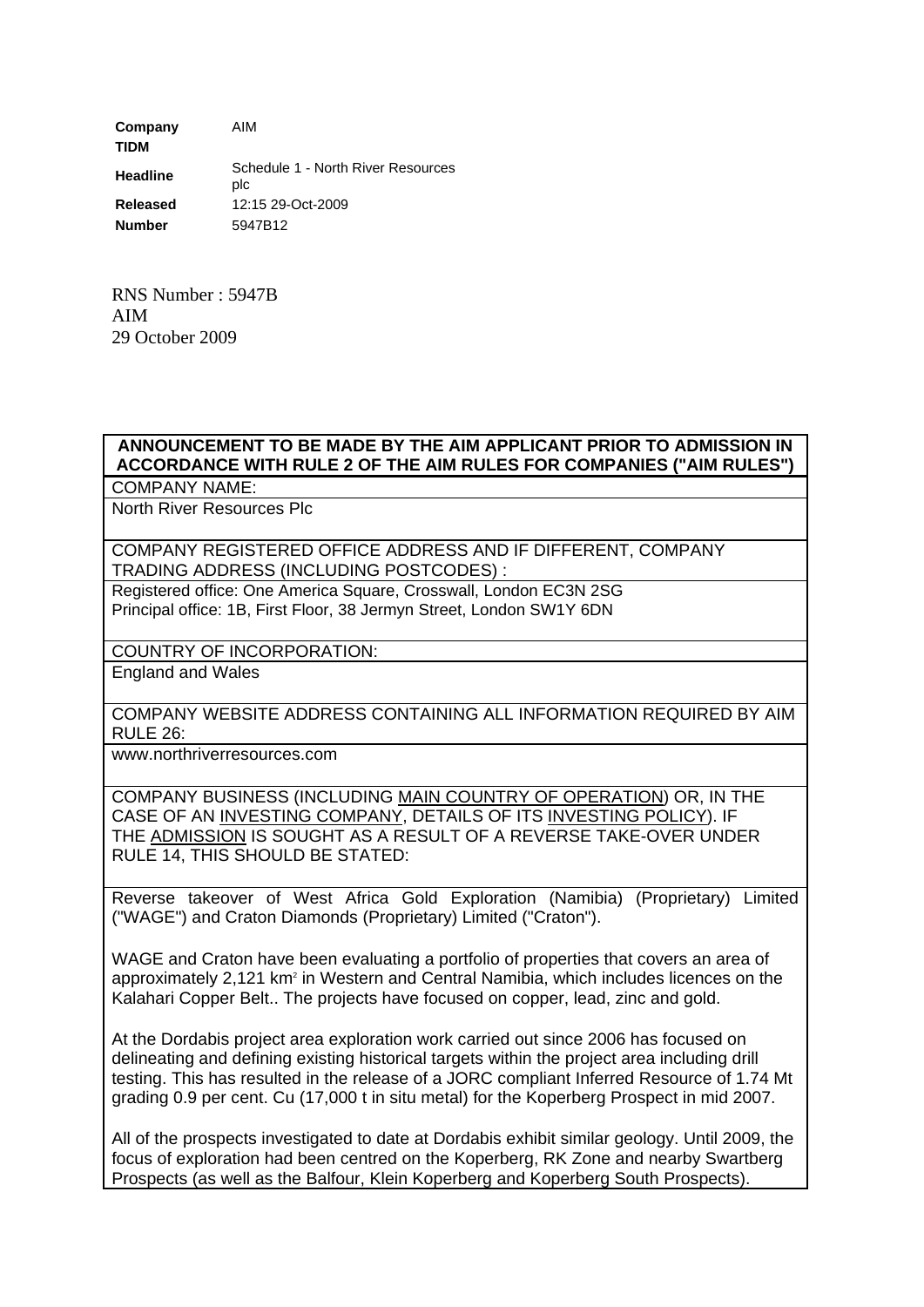Emphasis has now shifted to the Onverwacht Prospect where recent encouraging results from an ongoing regional soil geochemical programme, targeting potential volcanic hosted mineralisation, have been received.. Diamond drilling as well as additional metallurgical test work is required in order to confirm potential oxide resources.

At the Witvlei project area, widespread sediment hosted copper mineralisation has been evaluated by several operators, resulting in non code compliant resource estimates containing up to 200,000 t copper.

A detailed diamond and reverse circulation (RC) drilling programme has been completed at the Namib Lead Zinc Mine Project designed to validate underground and tailings resources..

Previous non-JORC compliant mine studies indicate surface tailings and *in situ* underground reserves of 1.65 mt @ 5.7 per cent. Zn, 1.6 per cent. Pb and 40.2 g/t Ag.

## *Existing Operations*

## *Coronet Hill*

North River Resources Pty Ltd (a wholly owned subsidiary of North River) is party to a farm-in agreement with Segue Resources Limited, the holder of exploration licence no 10004 in the Northern Territory of Australia ("Australian Licence") and an exploration licence application (ELA 27332).

The Australian Licence is situated 220 kilometres south east of Darwin in the Northern Territory of Australia. A significant programme of work has been conducted over the past three years and the ongoing work programme for Coronet Hill will include some or all of the following:

- Ongoing review and completion of all previous data into a GIS database, thus increasing exploration efficiency to generate targets in the future.
- Regional and local geological reconnaissance/mapping to gain a better understanding of the structural and stratigraphic nature of the mineralization.
- Further surface rock chip and/or soil sampling to identify areas of geochemical anomalism.
- Geophysical surveying using multiple techniques.

## *Mozambique*

North River has acquired from OmegaCorp Minerais Limitada ("Omega") the beneficial interest in five exploration licences located in northern Mozambique, known collectively as the Mavuzi Project and the Murrupula Project.

| Project              | Licence | <b>Licence Expiry</b> | Area (ha) |
|----------------------|---------|-----------------------|-----------|
| Mavuzi Mozambique    | 890L    | 6/5/2010              | 20,800    |
|                      | 1054L   | 28/7/2010             | 20,760    |
|                      | 1119L   | 8/8/2010              | 13,020    |
| Murrupula Mozambique | 1829L   | 13/8/2012             | 23,840    |
|                      | 1830L   | 30/7/2012             | 23,040    |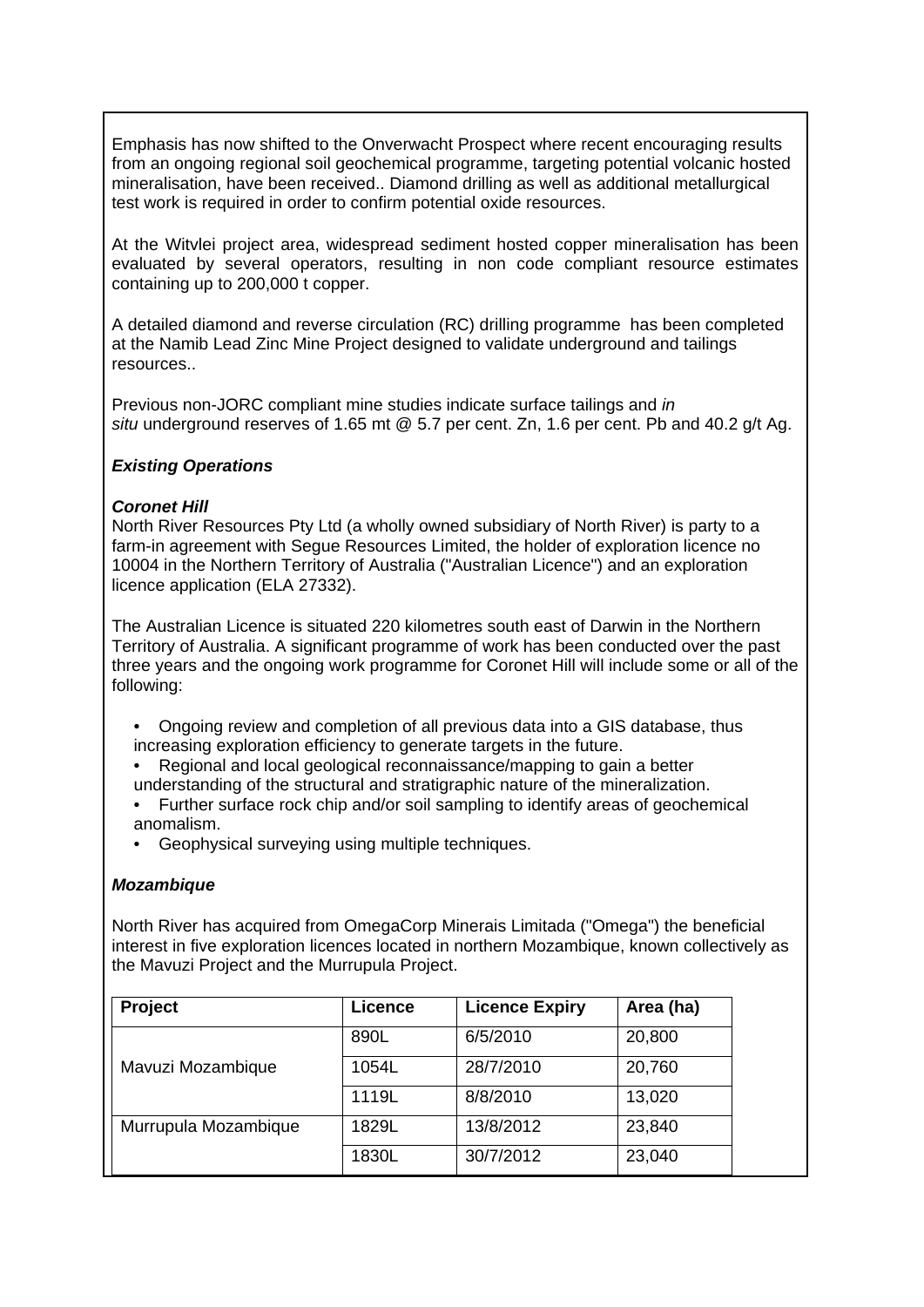The primary focus of OmegaCorp had been directed towards the Mavuzi Project Licence area in the Tete Region between Zimbabwe and the southern part of Malawi, in the northwestern part of the country. The Boa Viseau gold prospect and Mavuzi uranium prospect have the most advanced exploration status within the Mavuzi Project, including geological mapping at 1:5,000 scale, stream sediment sampling, soil sampling, trenching and drilling.

A work programme for these five licences is currently being developed.

DETAILS OF SECURITIES TO BE ADMITTED INCLUDING ANY RESTRICTIONS AS TO TRANSFER OF THE SECURITIES (i.e. where known, number and type of shares, nominal value and issue price to which it seeks admission and the number and type to be held as treasury shares):

594,000,000 ordinary shares of 0.2 pence each

CAPITAL TO BE RAISED ON ADMISSION (IF APPLICABLE) AND ANTICIPATED MARKET CAPITALISATION ON ADMISSION:

£7.0 million to be raised on admission. Market capitalisation anticipated to be approximately £17.8 million

PERCENTAGE OF AIM SECURITIES NOT IN PUBLIC HANDS AT ADMISSION: 51.8 per cent.

DETAILS OF ANY OTHER EXCHANGE OR TRADING PLATFORM TO WHICH THE AIM COMPANY HAS APPLIED OR AGREED TO HAVE ANY OF ITS SECURITIES (OR OTHER SECURITIES OF THE COMPANY) ADMITTED OR TRADED:

None

FULL NAMES AND FUNCTIONS OF DIRECTORS AND PROPOSED DIRECTORS (underlining the first name by which each is known or including any other name by which each is known):

Glenn Ross Whiddon - *Non-executive Chairman* (resigning on Admission) David Christian Steinepreis - *Managing Director* Patrick Nicholas Burke - *Executive Director* (resigning on Admission) Martin Stephen French - *Non-executive Director* Mark Ainsworth Hohnen - *Proposed Non-executive Chairman* Glyn Michael Tonge - *Proposed Non-executive Director*

FULL NAMES AND HOLDINGS OF SIGNIFICANT SHAREHOLDERS EXPRESSED AS A PERCENTAGE OF THE ISSUED SHARE CAPITAL, BEFORE AND AFTER ADMISSION (underlining the first name by which each is known or including any other name by which each is known):

Currently: PERSHING NOMINEES LIMITED 12.22% MANTRA RESOURCES LIMITED 10.64% LYNCHWOOD NOMINEES LIMITED 8.97% HANOVER NOMINEES LIMITED 8.51%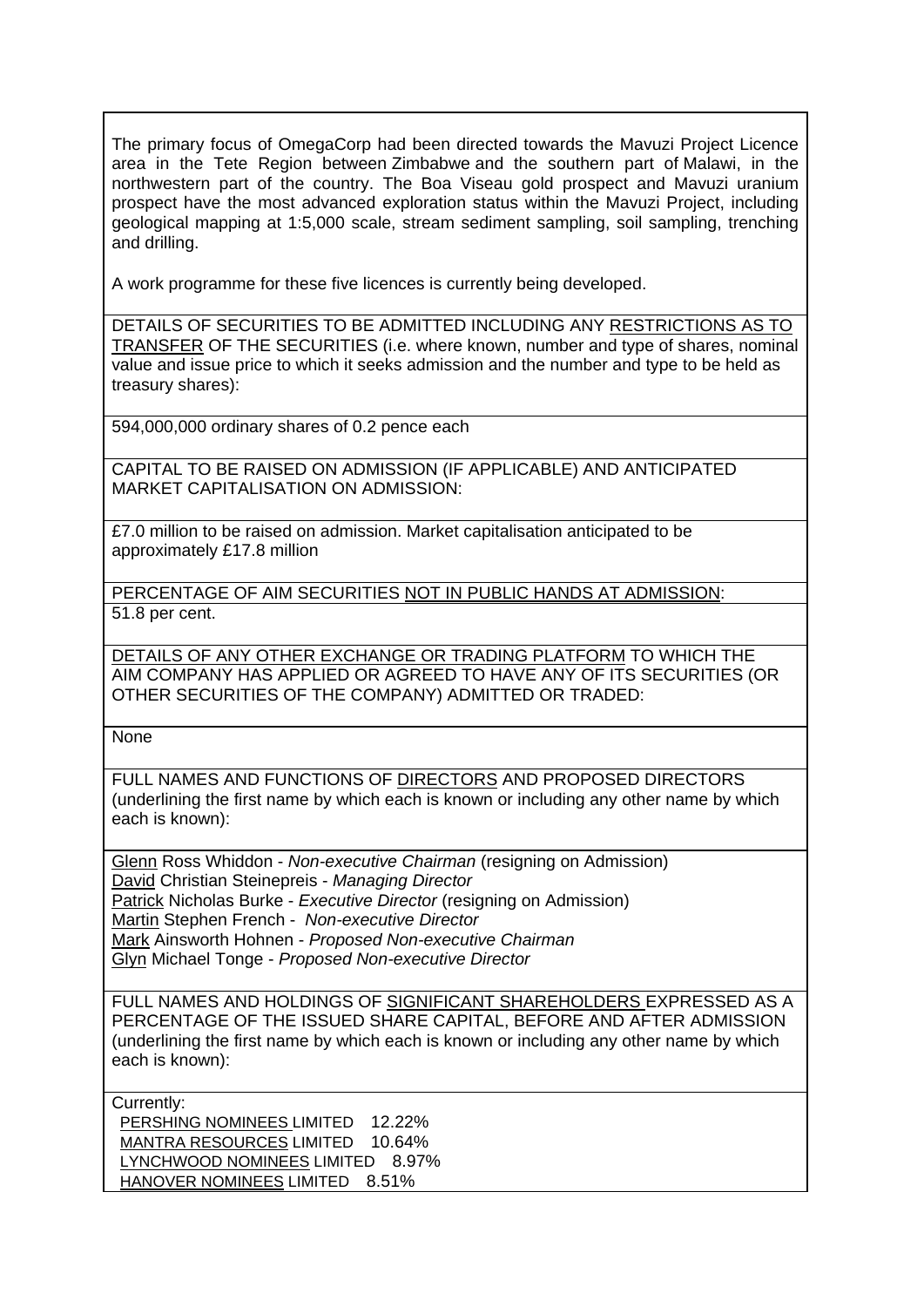| DARTINGTON PORTFOLIO NOMINEES 7.45%<br>ASCENT CAPITAL HOLDINGS PTY LTD 6.37%<br>FISKE NOMINEES LIMITED 5.69%<br>MORSTAN NOMINEES LIMITED 5.32%<br>SUNVEST CORPORATION LTD 3.30%<br>Following admission:                                                                                                                                                    |  |  |  |
|------------------------------------------------------------------------------------------------------------------------------------------------------------------------------------------------------------------------------------------------------------------------------------------------------------------------------------------------------------|--|--|--|
| KALAHARI GOLD LIMITED* 41.25%<br>KALAHARI DIAMONDS LIMITED* 3.65%<br>DAVID CHRISTIAN STEINEPREIS 3.23%<br>* wholly owned subsidiaries of Kalahari Minerals Plc                                                                                                                                                                                             |  |  |  |
| NAMES OF ALL PERSONS TO BE DISCLOSED IN ACCORDANCE WITH SCHEDULE 2,<br>PARAGRAPH (H) OF THE AIM RULES:                                                                                                                                                                                                                                                     |  |  |  |
| none                                                                                                                                                                                                                                                                                                                                                       |  |  |  |
| i.<br>ANTICIPATED ACCOUNTING REFERENCE DATE<br>ii.<br>DATE TO WHICH THE MAIN FINANCIAL INFORMATION IN THE ADMISSION<br>DOCUMENT HAS BEEN PREPARED (this may be represented by unaudited<br>interim financial information)<br>iii.<br>DATES BY WHICH IT MUST PUBLISH ITS FIRST THREE REPORTS                                                                |  |  |  |
| PURSUANT TO AIM RULES 18 AND 19:<br>i.30 June<br>ii.30 June 2009<br>iii.31 March 2010, 31 December 2010, 31 March 2011                                                                                                                                                                                                                                     |  |  |  |
| <b>EXPECTED ADMISSION DATE:</b><br>23 November 2009                                                                                                                                                                                                                                                                                                        |  |  |  |
|                                                                                                                                                                                                                                                                                                                                                            |  |  |  |
| NAME AND ADDRESS OF NOMINATED ADVISER:<br><b>Astaire Securities Plc</b>                                                                                                                                                                                                                                                                                    |  |  |  |
| 30 Old Broad Street<br>London EC2N 1HT                                                                                                                                                                                                                                                                                                                     |  |  |  |
| NAME AND ADDRESS OF BROKER:                                                                                                                                                                                                                                                                                                                                |  |  |  |
| <b>Astaire Securities Plc</b><br>30 Old Broad Street<br>London EC2N 1HT                                                                                                                                                                                                                                                                                    |  |  |  |
| <b>Ambrian Partners Limited</b><br>Old Change House<br>128 Queen Victoria Street<br>London EC4V 4BJ                                                                                                                                                                                                                                                        |  |  |  |
| Ocean Equities Limited<br>3 Copthall Avenue<br>London EC2R 7BH                                                                                                                                                                                                                                                                                             |  |  |  |
| OTHER THAN IN THE CASE OF A QUOTED APPLICANT, DETAILS OF WHERE<br>(POSTAL OR INTERNET ADDRESS) THE ADMISSION DOCUMENT WILL BE<br>AVAILABLE FROM, WITH A STATEMENT THAT THIS WILL CONTAIN FULL DETAILS<br>ABOUT THE APPLICANT AND THE ADMISSION OF ITS SECURITIES:<br>Copies of the Admission Document, containing full details about the applicant and the |  |  |  |